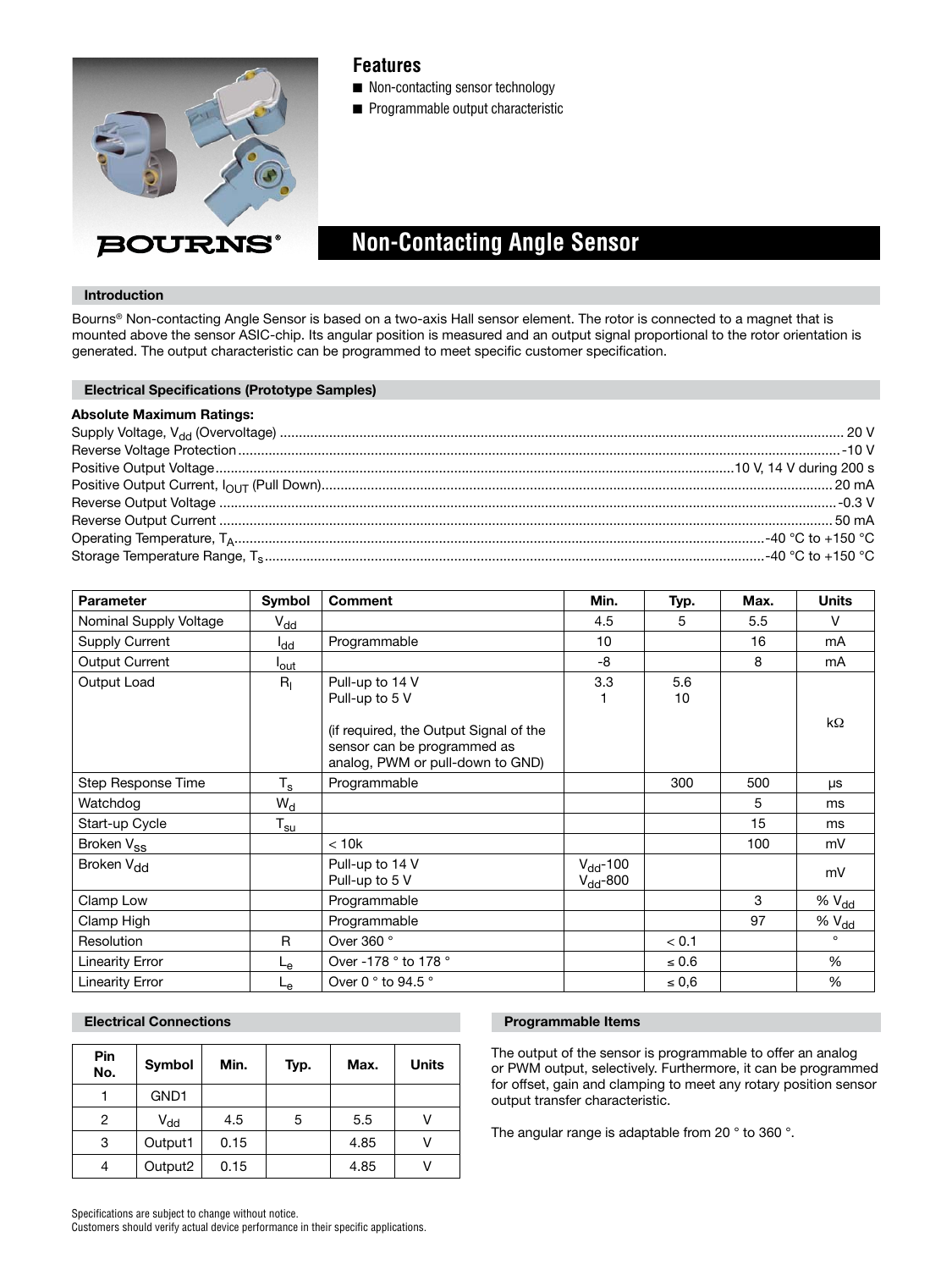# **Non-Contacting Angle Sensor**

## **BOURNS**





DIMENSIONS: MM